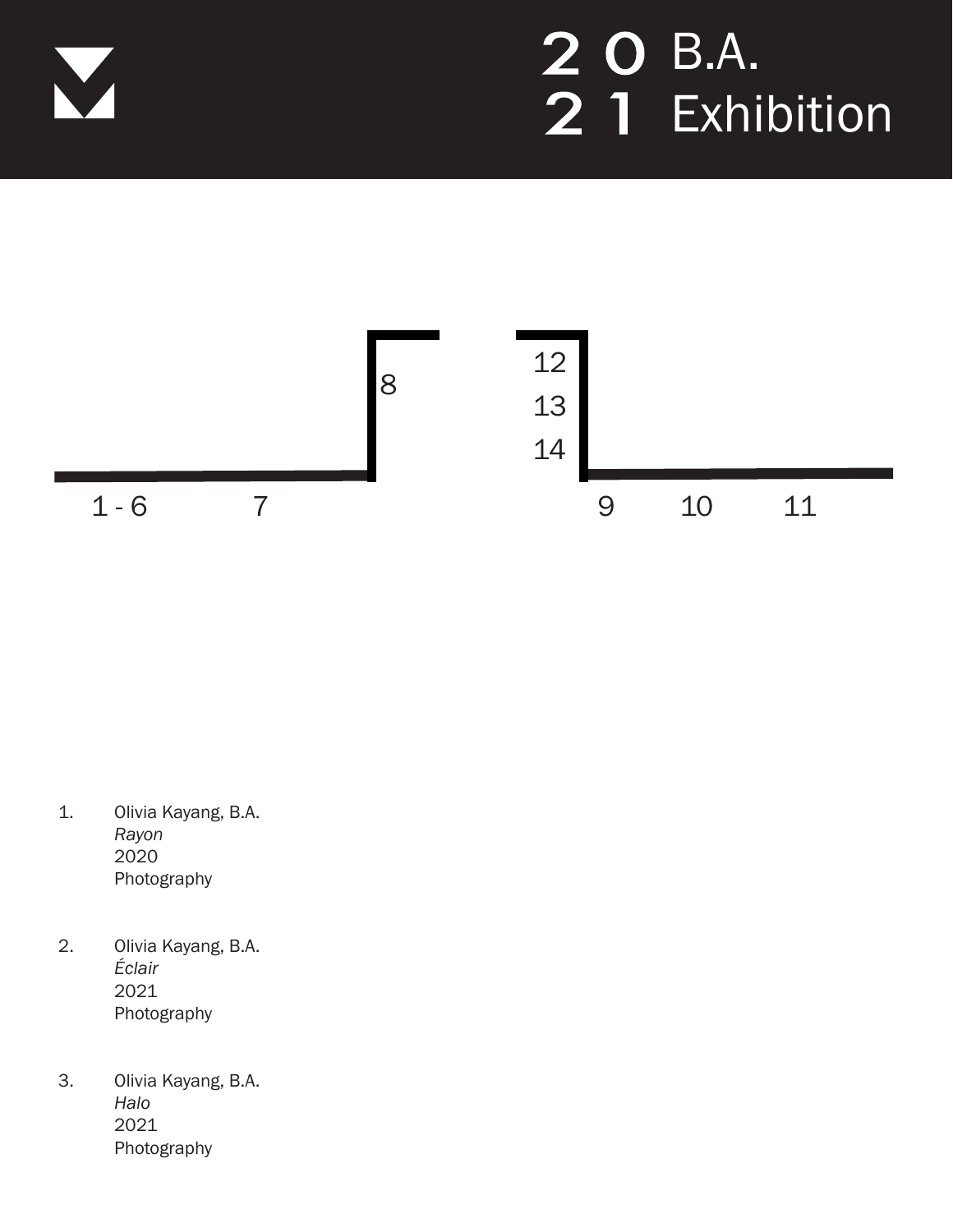- 4. Olivia Kayang **Sirius** 2021 Photography
- 5. Olivia Kayang, B.A. *Penumbra* 2021 Photography
- 6. Olivia Kayang, B.A. *Umbra* 2021 Photography
- 7. Sky Gould *Oculus Hortus*  2021 Acrylic on canvas
- 8. Jay Iral, B.A. Pre-Art Conservation *Conservation of a Melasti Dragon Boat Relief Panel*  2021

As part of my senior project, I assessed the damage to a Melasti Dragon Boat Relief Panel, and created a treatment proposal for conserving it with an outside client. This twentieth century (1990- present) polychrome wooden sculpture is hand-carved and was painted and gilded with gold at one time. Originally the object was from Bali, Indonesia and displays Hindi motifs. Throughout the research and eventually performing the proposed treatment process I learned and performed solvent testing, surface cleaning, application of consolidation, reattaching break edges, color matching, and in-painting losses.

*During the opening reception, this object will be on view to the public.* 

9. Sky Gould, B.A. *Longing*, series of three 2020 photography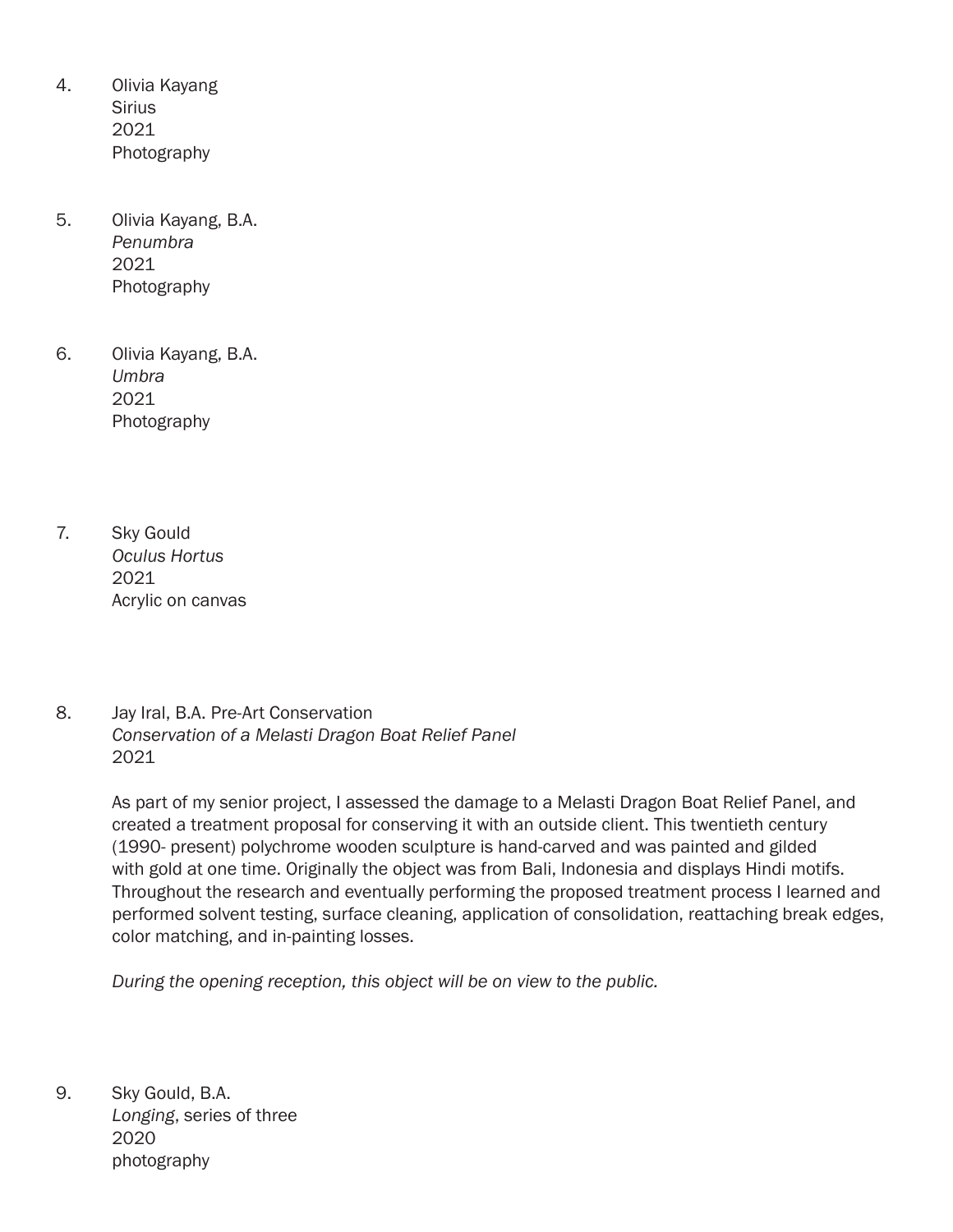- 10. Sky Gould, B.A. Untitled (Big Blue Skies) 2019 Glazed Ceramics
- 11. Linneya Gardner part of (me),  $#1 - 8$ 2021 Photography

 "part of (me)" is a self-portrait series about finding comfort and confidence in myself. By photo graphing myself in the solitude of my home—something I have never felt comfortable to do before—I became closer with my camera, letting it act as an extension of myself rather than a stranger looking at me from the outside. This served as a very introspective and growing process for me and allowed me to reflect emotions I didn't even realize I had. It may not represent all of me, but it is simply me.

- 12. Clare Link Oberstar, B.A. with Distinction *Peripheral Permanence of Everyday Life* 2021 Screen print on garment and vinyl, epoxy resin, acrylic tubing
- 13. Clare Link Oberstar, B.A. with Distinction *Grid* 2021 Plaster
- 14. Clare Link Oberstar, B.A. with Distinction *Untitled*  2021 Cast Silicon

Feel free to handle with sanitized hands